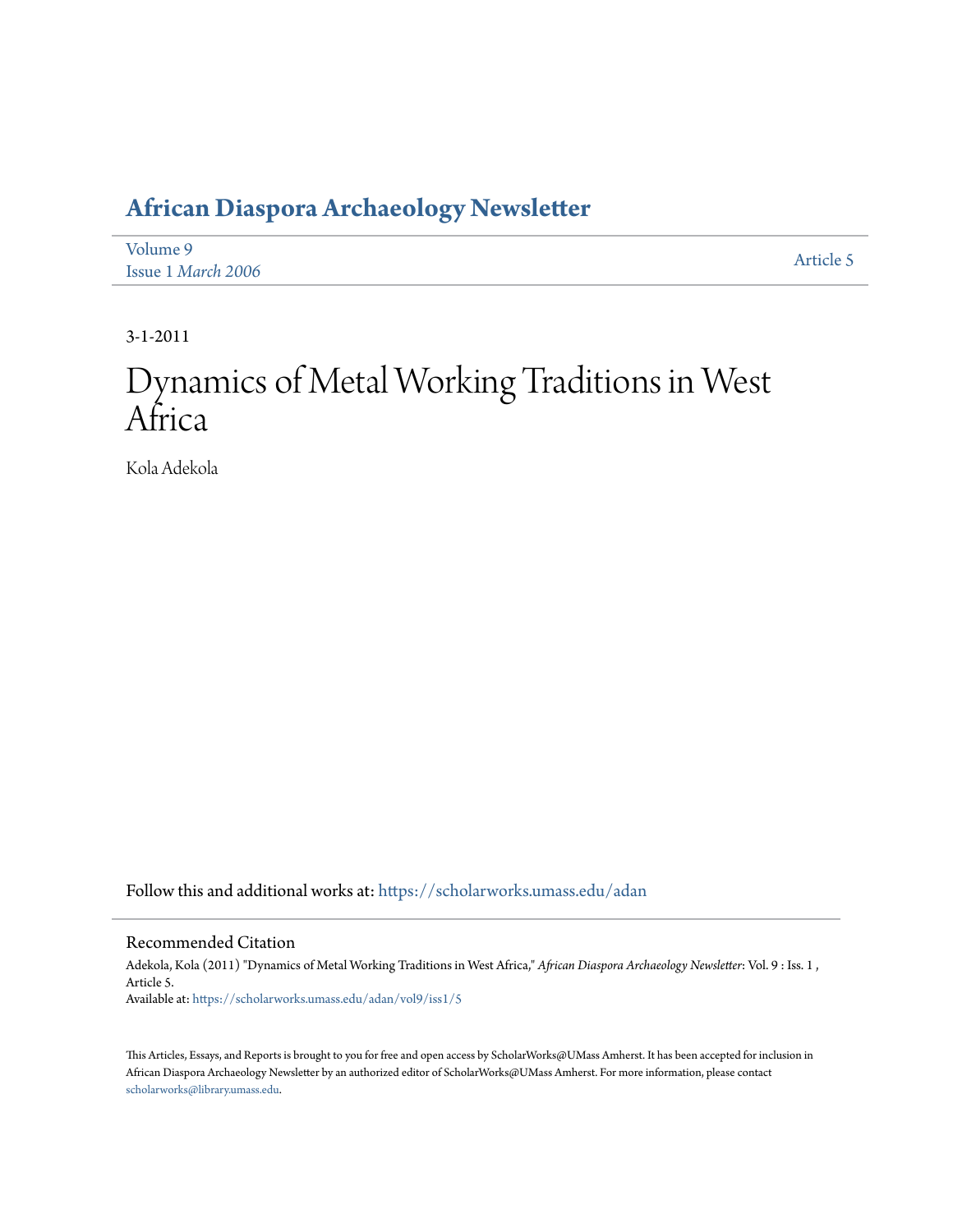

### **March 2011 Newsletter**

#### **Dynamics of Metal Working Traditions in West Africa**

By Kola Adekola**\*** 



The development of metallurgy was a turning point in human history in West Africa. The use of metal tools allowed humans to have some control over their environment, and enabled them to transform their settlement patterns, political organizations, and modes of economic production and warfare. Researchers have often speculated that metallurgy techniques were developed earlier in other parts of Africa and the Mediterranean and then introduced through processes of diffusion from outside influences into the cultures of West Africa. West African skills of metal working – and particularly iron working -- were later transferred to locations in the Americas as a result of the trans-Atlantic slave trade. In this article, I provide evidence of early metallurgy developments within West Africa itself, as seen through a focus on the practice of metallurgy by the Nok culture of central Nigeria. Finally, as to better understand the importance of metallurgy, I discuss the potential discourse between West African archaeologists and those that study African diasporas.

#### **Significance of Metal Working**

Discussions on metallurgy within West Africa have primarily focused on contentions of when, where, and how the practice was introduced into the region by external forces. The

1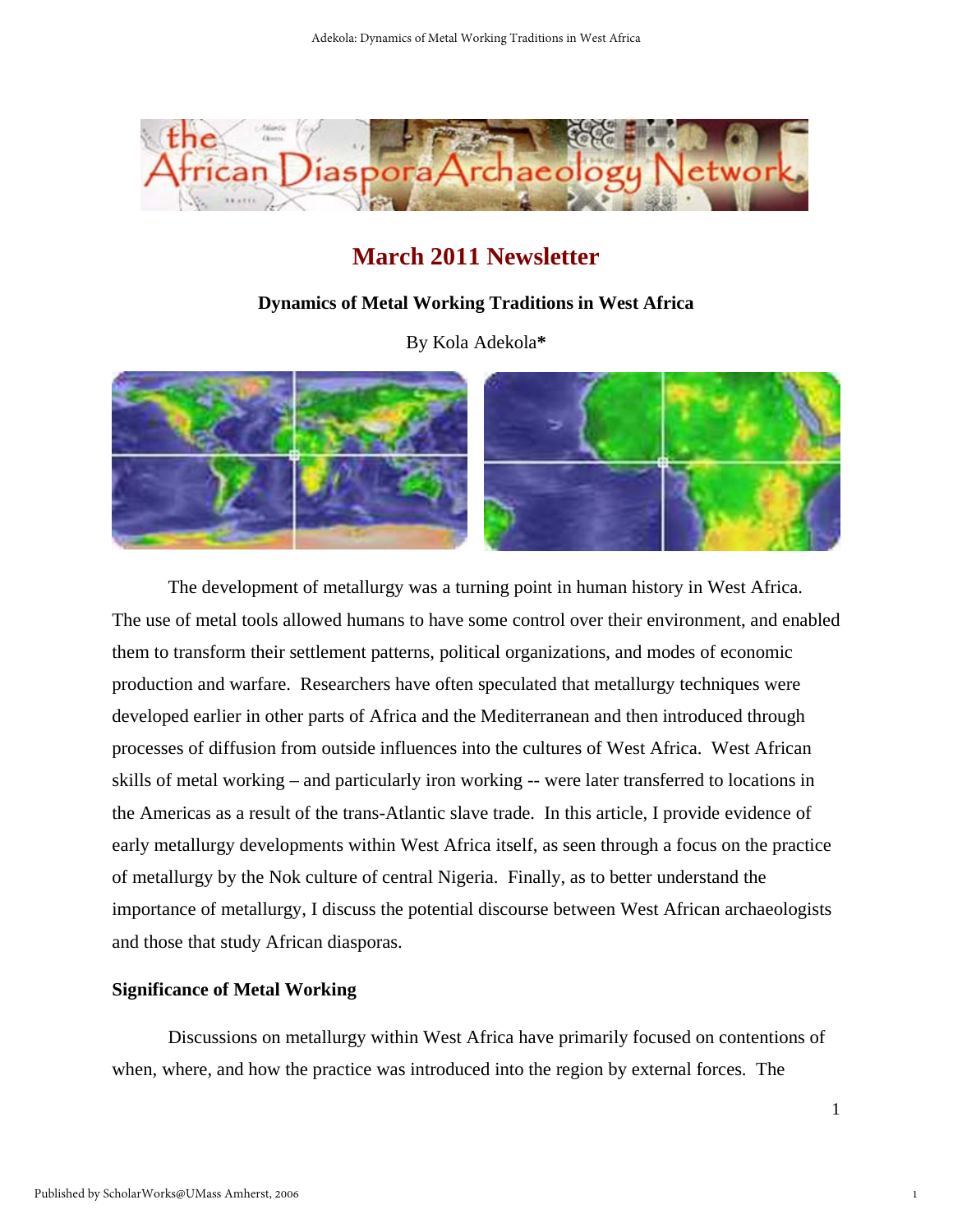discussion below concerning the Nok valley of central Nigeria provides one line of evidence that iron working was developed independently within the region of West Africa. Studies focusing on the introduction of metal working into West Africa by external influences have also tended to downplay the ways in which metal working helped to transform the lives of the West African people. These transformations included changes in settlement patterns, political and kinship organizations, and modes of economic production and warfare.

Metal objects were also used by rulers of West African states for the expansion and defense of their various territories and kingdoms. For instance, according to Akinjogbin (2004) iron was a decisive war implement by Emperor Oduduwa to entrench his power over Yorubaland. In addition, there is substantial evidence that in various parts of West Africa such as Yorubaland, Kanuriland, Igboland (all in Nigeria) and Boboland (Burkina Faso) that metal objects were used for ritual purposes. For example, in Benin City different types of figurines were cast and put in royal ancestral shrines (Okpoko 1987). Iron not only impacted political and ideological orders, but also enhanced agricultural production, which ultimately led to rapid population growth in Yorubaland. In the sphere of agriculture, there was tremendous improvement with the use of metal implements. For example, cutlasses and hoes made of iron allowed for more effective cultivation of greater expanses of terrain.

The era of the trans-Atlantic slave trade witnessed the transfer of labour and technologies away from West Africa (Goucher 1990). African iron industries, like other spheres, were impacted by a decrease in skilled metal craftspeople within areas of West Africa. Finally, these impacts of European colonial and slavery regimes significantly constrained the growth and further advances of iron working technologies in West Africa due to local craftspeople having to compete with cheap imported iron from Europe.

#### **Nok Metallurgy**

Studies pertaining to the material culture of the Nok have emphasized the production of terracotta figures, while discussions of metallurgy have largely been absent from discussion of facets of Nok culture. However, there is abundant evidence that iron smelting and smithing were practiced in Nok around 900 B.C.E. Several tuyeres, elements of furnace equipment, and charcoal remains have been recovered from the Nok valley. This archaeological evidence

 $\mathfrak{D}$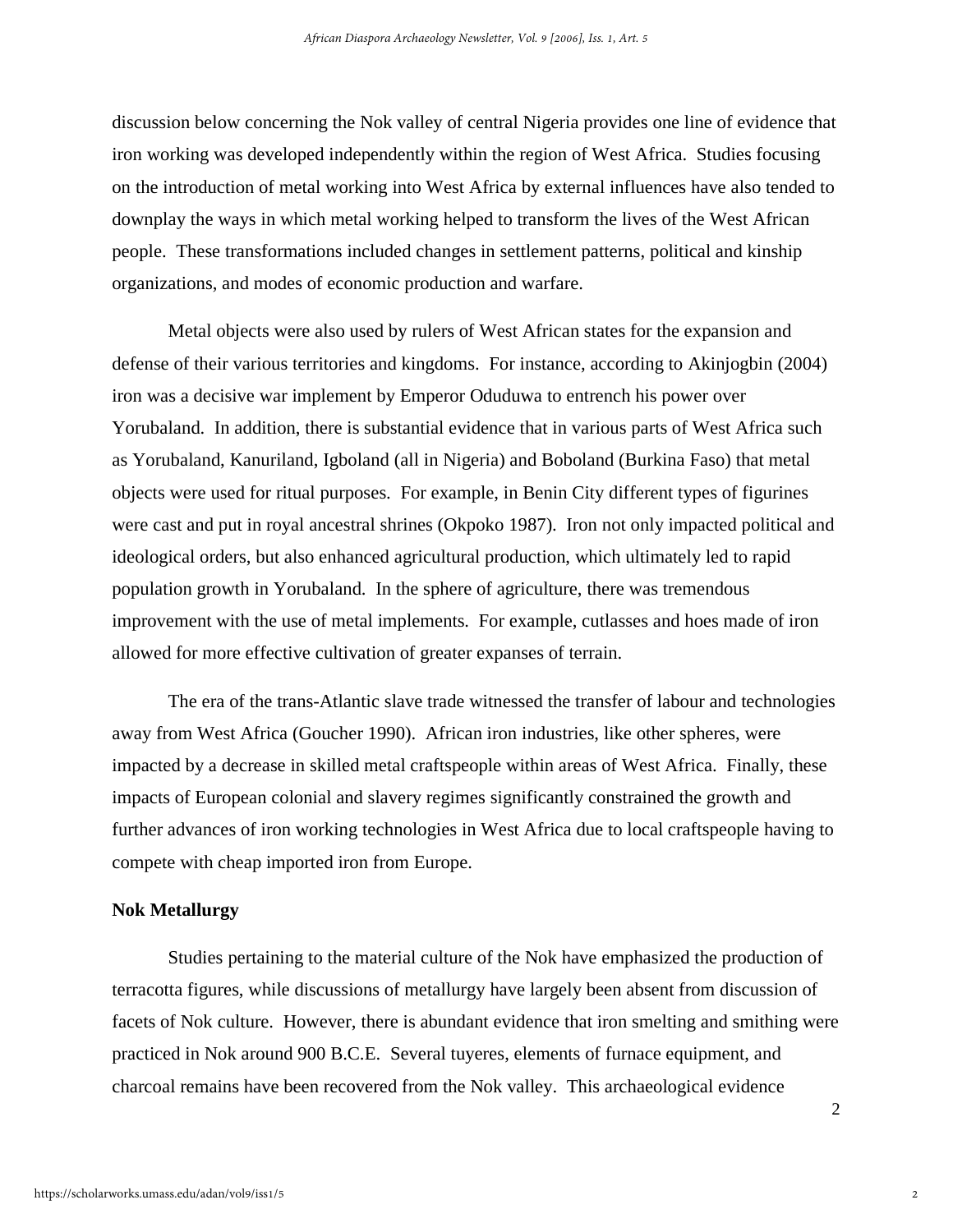supports the probability of iron working activities in the Nok valley from the time of 900 B.C.E. to the present. Important archaeological sites in the Nok valley provide evidence of such early metallurgy practices, including Katsina Ala, Ankiring, Kagara Wamba, Tare, Zema, Samun Dukiya and Abuja.

The archaeological site of Taruga is situated in the centre of Nigeria and is located near the Takushara River, a tributary of the Niger (Fagg 1969). In Taruga, archaeologists uncovered ten iron smelting furnaces which were associated with iron slag, tuyeres and charcoal remains. Also recovered were a number of human figurines and iron objects (Fagg 1969; Fagg 1972; Okpoko 1987). The Taruga furnaces have been described by Tylecote (1975) as "thin walled mud shafts over shallow pits." According to Anozie (1979) the internal diameter of the furnaces varied between 30 centimeters and 100 centimeters. The height of a small furnace measured from the bottom of the pit was put at 1 meter. According to Fagg (1959), lumps of heat-treated soil have been found, which he attributes to furnaces and slabs of hard clay. These artifacts show impressions of cording which suggests that such materials may have been associated with wattle and daub construction materials. Iron materials recovered from sites associated with the Nok include iron axe blades, lip plugs, knife blades, fragments of arrows, spear heads, hooks, bracelets, and beads (Fagg 1969).

Different types of furnaces have been used in the smelting or reduction of iron in West Africa. Anozie (1979) described these as fitting in five general types: pit or bowl; Nupe forge; Taruga furnace; shaft or cylindrical; and the dome shape. The basic process of iron reduction is to ensure that smelting or reduction of iron takes place at a temperature of about 700 degree centigrade. In the shaft or bowl furnace, as well as the dome furnace, iron is in contact or mixed with charcoal. The charcoal burns and combines with oxygen from the air to form carbon monoxide (Anozie 1979). The hot carbon monoxide passes through the furnace and reacts with the iron oxide by removing (reducing) deposited iron (Andah 1979). The smith later consolidates this mass of iron particles by heating and hammering them together. Of these furnaces, the origin of the Nupe forge is unknown, even though it was still found not long ago in the lower reaches of the Niger (Anozie 1979). The Taruga furnaces according to Tylecote (1974) have characteristics similar to those of some parts of sub-Saharan Africa. The dome type of furnaces was probably indigenous to West Africa. Contentions by scholars that these furnaces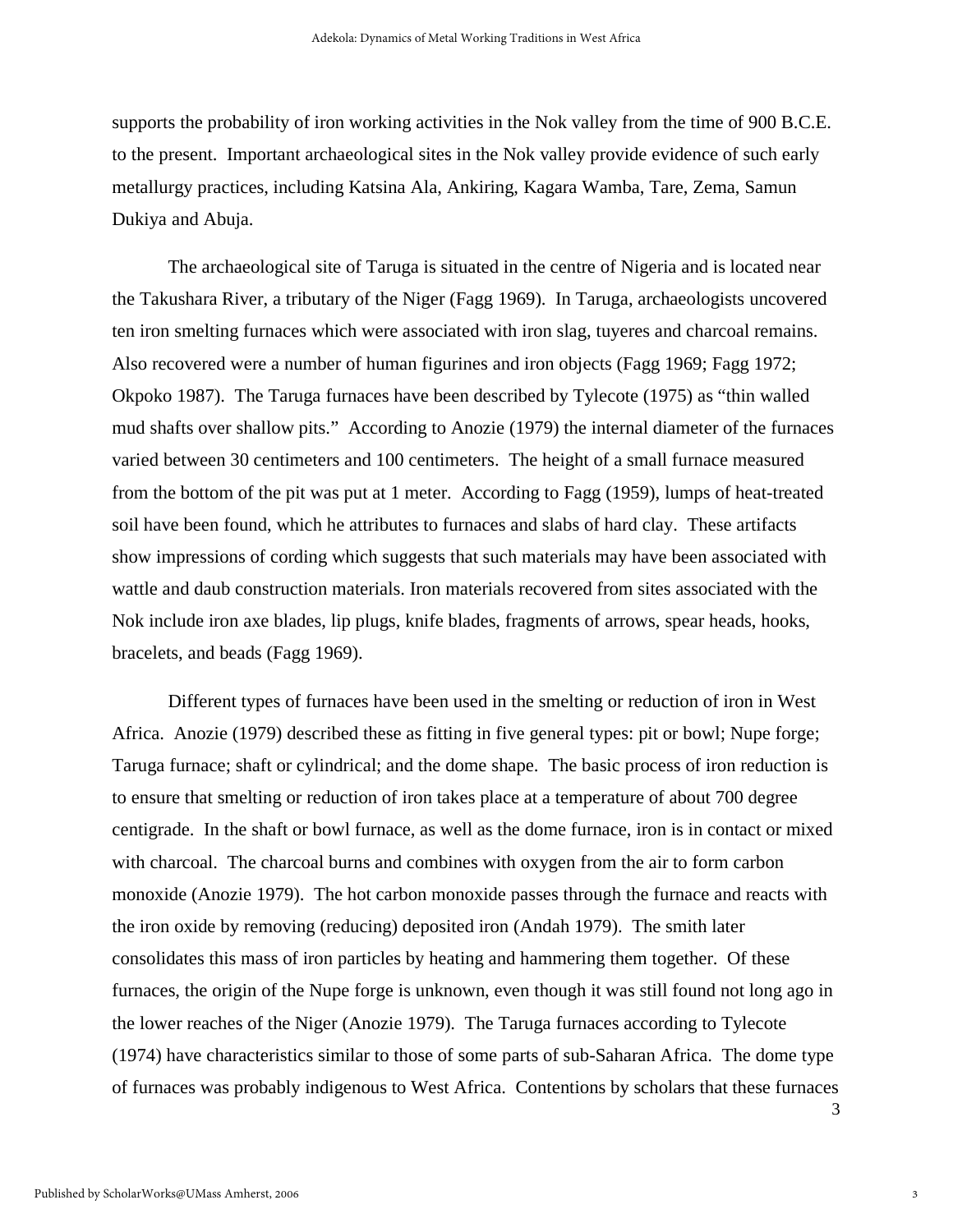were introduced into West Africa by outside influences are unconvincing. Iron working had been present in West Africa earlier than 146 B.C.E., which was claimed to be the period of the introduction of this type of furnace to West Africa from external sources. Similarly, there is no persuasive evidence to support the notion that shaft furnace was introduced by external sources.

From the Taruga site, radio carbon dates of the iron furnaces have yielded a range from 920 B.C.E. (+/- 50) for sample Y-474; 300 B.C.E. (+/- 100) for sample 1-3400; 440 B.C.E. (+/- 140) for sample 1-2960; and 280 B.C.E. (+/- 120) for sample 1-1459 (Willet 1971: 12). These dates indicate that Nok culture preceded iron working at Jene Jeno (2nd century B.C.E.), Daima (5th Century C.E.), Matara (Ethiopia 5th century B.C.E.), and Meroe (5th century B.C.E.). These sites show that there was intensive iron working in West Africa with each group probably devising its own techniques and methods to suit the resources available within the local environment. Such resources include the types of ore, kinds of wood for fuel, and local craftsmanship (Anozie 1979). Based on the early dates for iron working in West Africa, it is improbable that iron working traditions were first introduced to West Africa from external influences. The dates for Nok culture and the other mentioned dates for other early occurrences of iron working in the broad Sudanic zone are too close in time with the dates for Carthaginian and Meroitic "iron age beginnings" for us to safely envisage transmission of ideas from these northern sources to other places so far away (Andah 1979).

This contention of indigenous development of iron working technologies in West Africa stands in opposition to earlier "diffusion" accounts. For example, Davies (1967) argued that iron was discovered after many centuries of the use of copper and bronze. According to him, the knowledge of iron smelting is a very complicated one, and smelting was at least partly worked out in Eastern Anatolia around 1,500 B.C.E. The knowledge of iron working diffused through the Near East and Europe with the weakening of the Hittite state. He further argues that the knowledge was brought to West Africa across the Sahara from the Maghreb. Confronted with evidence at Ntereso in Ghana, Davies asserted that a limited knowledge of iron working may have reached parts of West Africa quite early (Davies 1967; Willet 1971).

Based on the relationship between furnace types of tropical Africa and Mediterranean antiquity, Williams (1969) contended that iron working traditions could have been introduced to

4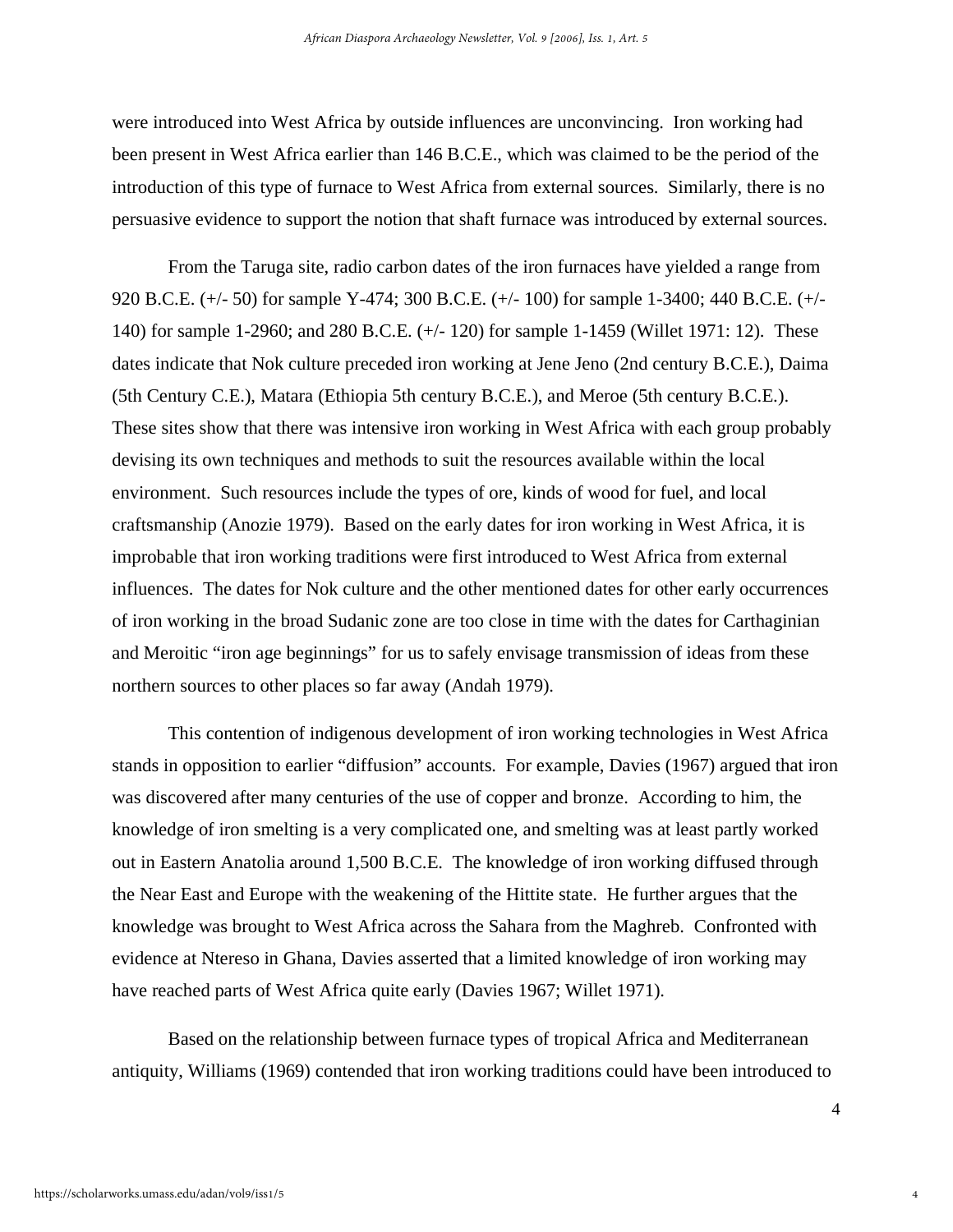West Africa from both North and Northeast Africa. According to him, the "meroitic" shaft furnace type originated in the area of modern-day Spain, and was introduced to West Africa by Arabs (Williams 1969 in Andah 1979). Mauny (1952) and Tylecote (1974) based their own arguments on evidence concerning trade and exchange. They contend that iron working peoples interested in trade began to establish themselves on the coast of North Africa early in the first millennium B.C.E. onwards, introduced iron working into the Western Sudan through trade or war and across the Sahara especially through the Garamantes of Libya.

While assessing the evidence from Nok cultures, Tylecote (1975) suggested that the most likely influence in West Africa seemed to be Carthage. Carthage was founded at about the end of ninth century B.C.E. by the Phoenicians who had already established settlements on the Mediterranean coast of Africa as early as about 1100 B.C.E. The Phoenicians came from an area where iron was widely used earlier than Egypt. Iron objects started appearing in their tombs from the sixth century B.C.E. and by the third century B.C.E. Carthage had become an important iron working and trading centre. Carthagian influence became strong on the North African coast along the gulf of Gabes, inland of which was located the powerful culture of the Garamantes. The Cathagians undertook explorations along the coast west of the Gilbraltar strait. It has been thought that it was through these contacts with the Carthagians that ironworking techniques gradually spread across the Sahara to centres in West Africa (Mauny, 1952; Shaw 1969 in Jemkur 2004). In Tylecote's view, one cannot accept the possibility of independent development for iron working traditions in Nok (Nigeria), because West Africa had no pyro-metallurgical traditions.

Such diffusion theories are predicated on the belief that there was a core culture area (e.g., the Near East or Anatolia) and that technological knowledge spread from that core to other surrounding areas through trade, exchange, warfare, and colonial expansions (Adekola 1995). There are several obvious shortfalls with this theory, which is undermined by a number of evidentiary gaps and contradictory data (Bocoum, 2004; Jemkur, 2004). In addition, researchers such as Andah (1979) have argued that iron ore smelting does not require very high temperatures (1100 degree centigrade to 1300 degree centigrade) and that therefore iron technology may have developed directly from pottery firing techniques. Moreover, available site dates in sub-Sahara Africa are earlier than those of places regarded as the diffusion donor areas.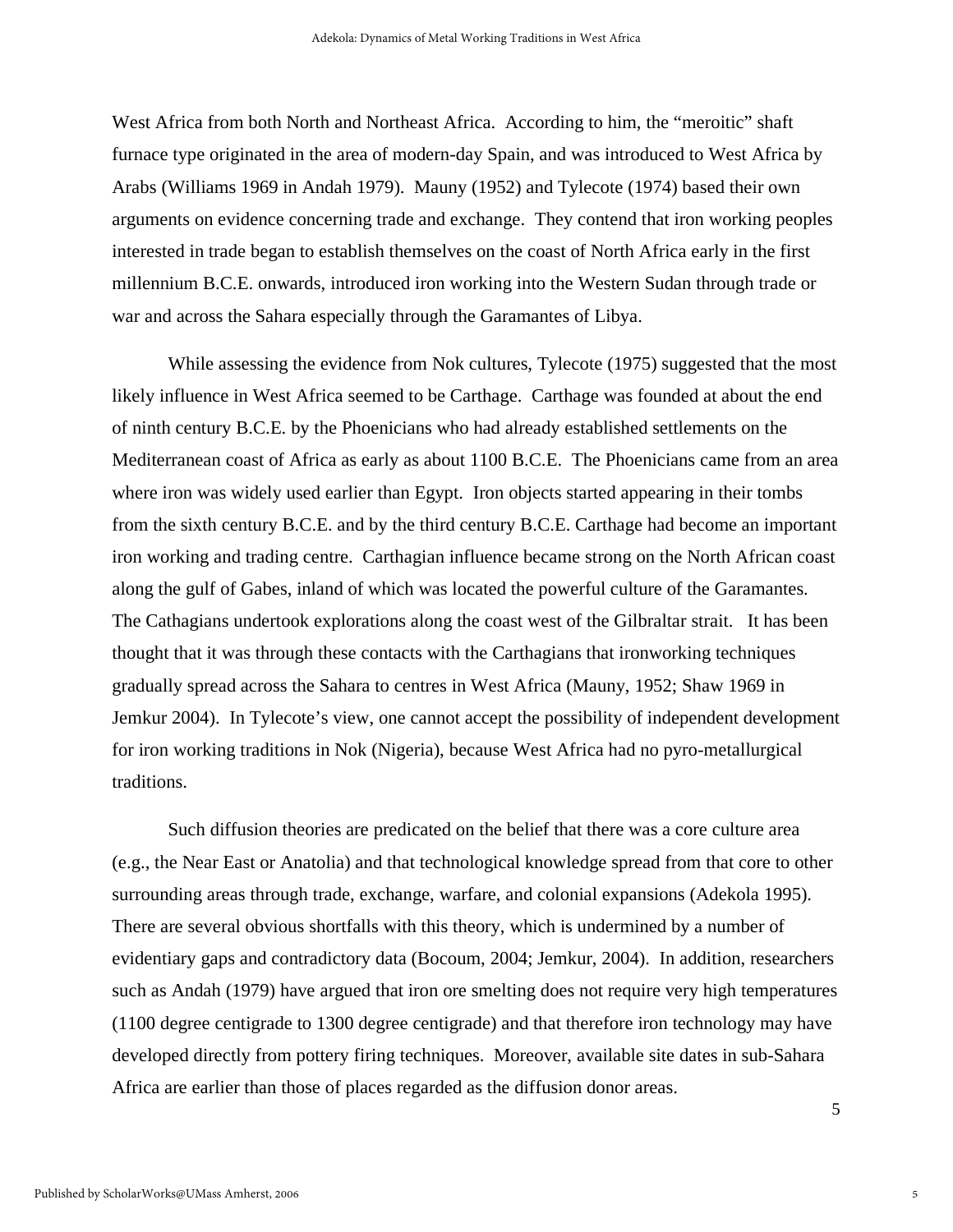#### **Contemporary Challenges and Potentials Facing Research in Metal Working**

There is the need for more research in West Africa to further elucidate the past dynamics of iron working activities in the region. Road construction, building, mining, farming, infrastructure development, and treasure hunting have destroyed many of the iron cultural heritage sites. For a better picture of the iron working history in Nigeria and other parts of West Africa to emerge, holistic studies of identified sites are necessary (Aremu 2001). Yet, a lack of government and private funding has limited our ability to continue our studies. This inability has tremendous consequences, not only for research of metallurgy in Nigeria, but for all archaeologies pertaining to African diasporas. For example, there is currently no single university in Nigeria with a radiocarbon dating facility, and most specimens for dating must be sent to laboratory facilities overseas. In the light of recent research in West Africa, it is obvious that there were deficiencies in the data used to bolster the diffusion theory. Based on such evidences as dating, types of furnaces, as well as processes of manufacturing of metal objects, metal working in West Africa now appears to have been an indigenous development in the region.

In order to better contextualize groups that were a part of diasporas, archaeologists must better understand the dynamic societies that were sources for the captive labourers transported to the Americas. Through understanding the important role of metallurgy for people in West Africa, and the deep histories of those technologies among cultures dating back to the Nok, archaeologists can enhance their interpretations of cultural knowledge and traditions within regions of Africa and African diaspora sites.

#### **Note**

**\*** Kola Adekola, Department of Archaeology and Anthropology, University of Ibadan, Nigeria, email [kolaadekola@yahoo.com.](mailto:kolaadekola@yahoo.com)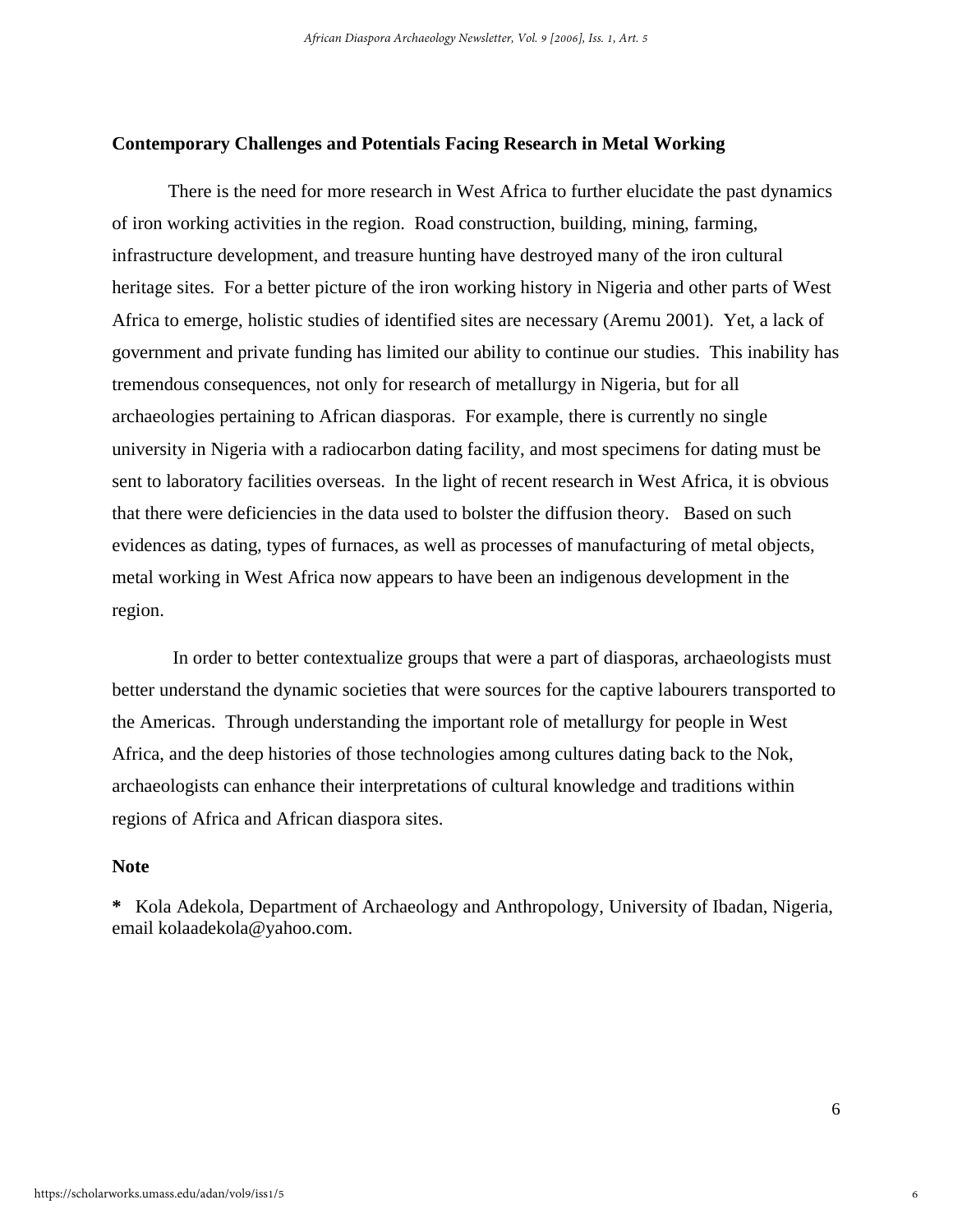#### **Bibliography**

- Adekola, K. O. (1995). Problems and Perspectives of West African Archaeology. Unpublished ms. on file in the Department of Archaeology and Anthropology, University of Ibadan.
- Akinjogbin, I. A. (2004). The Impact of Iron in Yorubaland. In Bocoum, H. (ed.), *The Origins of Iron Metallurgy in Africa: New light on its Antiquity - West and Central Africa*. UNESCO, Paris, pp. 55-59.
- Andah, B. W. and O. Bagodo (1993). Research and Theory in Archaeology since the 1960s: An assessment of the African, especially West African, Scene. *West Africa Journal of Archaeology* 23: 1-22.
- Andah, B. W. (1979a). Introduction to Perspectives on West Africa's Past. *West Africa Journal of Archaeology* 9: 1-8.
- Andah, B. W. (1979b). Iron Age Beginnings in West Africa: Reflection & Suggestions. *West Africa Journal of Archaeology* 9: 135-150.
- Aremu, D. A. (1990). Demonstration of Brass Casting at Obo Ayegunle, Kwara State, Nigeria. *West Africa Journal of Archaeology* 20: 209-217.
- Aremu, D. A (2004). Iron roads in Africa: A Contribution from Nigeria. In Bocoum, H. (ed.), *The Origins of Iron Metallurgy in Africa: New light on its Antiquity -- West and Central Africa*. UNESCO, Paris, pp. 149-163.
- Arnold, R. (1973). Bronzes of the Middle Benue. *West Africa Journal of Archaeology* 3: 221- 231.
- Anozie, F. (1979). Early Iron Technology in Igboland (Lejja and Umundu). *West Africa Journal of Archaeology* 9: 119-134.
- Bocoum, H. (2004) Introduction. In Bocoum, H. (ed.), *The Origins of Iron Metallurgy in Africa: New light on its Antiquity -- West and Central Africa*. UNESCO, Paris, pp. 21-28.
- Calvocoressi, D. and N. David. (1979). A New Survey of Radio Carbon and Thermoluminescence Dates for West Africa. *Journal of African History* vol. 20.
- Chikwendu, V. E. and A. C. Umeji (1979). Local Source of Material for the Nigerian Bronze Industry. *West Africa Journal of Archaeology* 9: 151-165.
- Craddock, P. T. (1985). Medieval Copper Alloy Production and West Africa Bronze Analyses 1 & 11. *Archaeometry* vols. 27, 28.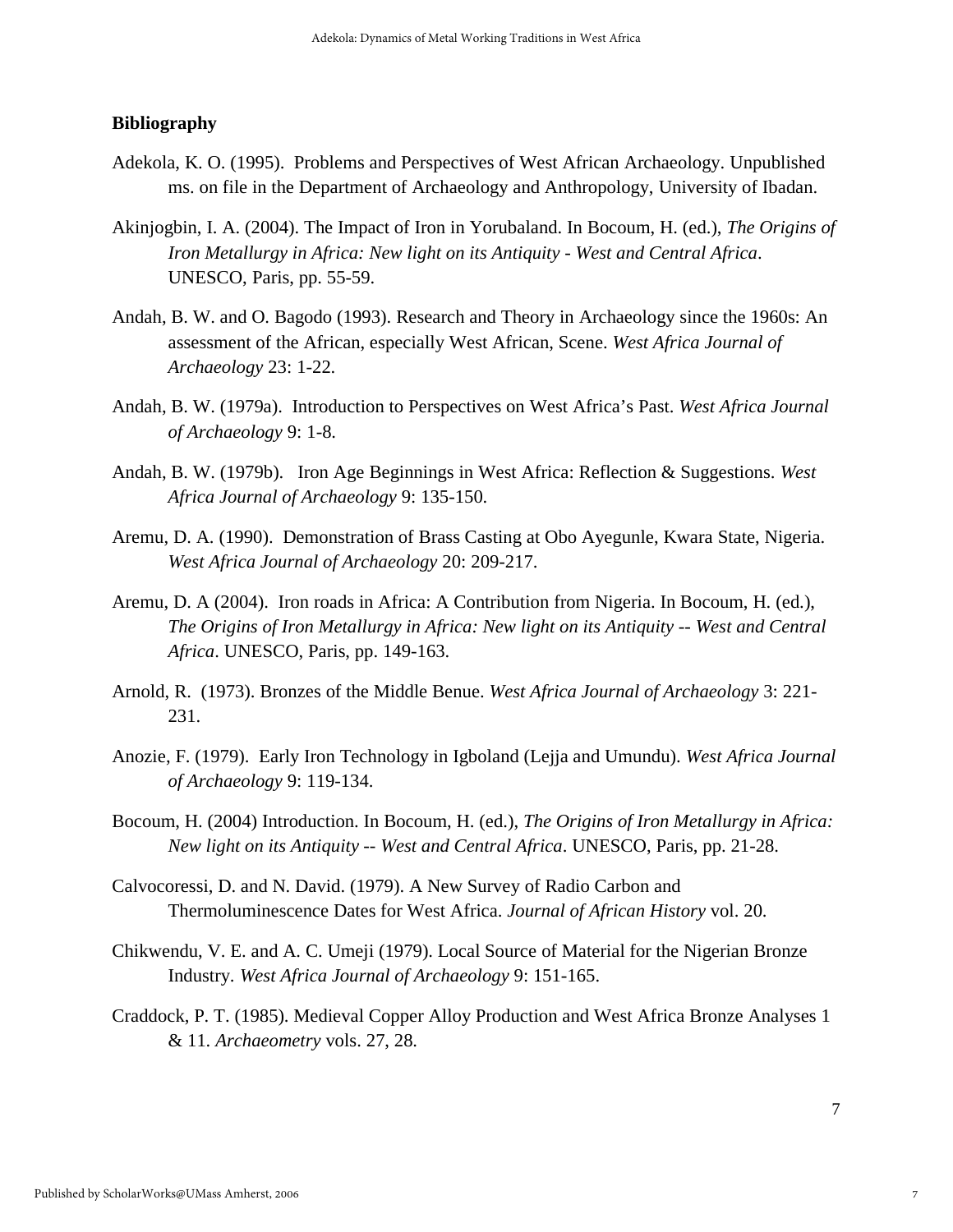- Craddock, P.T. et al, (1992). The Technical Origin of the Igbo bronze. *West Africa Journal of Archaeology* 22: 191-201.
- Davies, O. (1967). *West Africa before the Europeans*. Methuen London.
- Eyo, E. (1974). Odo-Ogbe Street and Lafogido: Contrasting Archaeological Sites in Ile-Ife, Western Nigeria. *West Africa Journal of Archaeology* 4: 99-109.
- Fagg, B. E. B. (1969). Recent Work in West Africa. *World Archaeology* vol. 1.
- Fagg, A. (1972). Excavation of an Occupation site in the Nok valley. *West Africa Journal of Archaeology* vol. 2.
- Friddy, A. J. (1970). RS 63/32: An Iron Age Site near Yelwa, Sokoto Province. *Archaeological Newsletter* vol. 12.
- Garlake, P. S. (1974). Excavation at Obalara's land, Ife: An Interim Report. *West Africa Journal of Archaeology* 4: 111-148.
- Goucher, C. L. (1990). African Hammer, European Anvil: West African Iron Technology in the Atlantic Trade Era. *West Africa Journal of Archaeology* 20: 200-207.
- Goucher, C. L. (1981). Iron is Iron till it is Rust: Trade and Ecology in the Decline of West Africa Iron Smelting. *Journal of African History* vol. 22.
- Jemkur, J. F. (2004). The Beginnings of Iron Metallurgy in West Africa. In Bocoum, H. (ed.), *The Origins of Iron Metallurgy in Africa: New light on its Antiquity -- West and Central Africa*. UNESCO, Paris, pp. 33-42.
- Okafor, E. E. (2004). Twenty-five Centuries of Bloomery Iron Smelting in Nigeria. In Bocoum, H. (ed.), *The Origins of Iron Metallurgy in Africa: New light on its Antiquity -- West and Central Africa*. UNESCO, Paris, pp. 43-54.
- Okpoko, A. L. (1987). Early Metal Using Communities in West Africa. *West Africa Journal of Archaeology* 17: 205-227.
- Oliver, R. and B. M. Fagan (1975). *Africa in the Iron Age ca. 500 BC to AD 1400*. Cambridge University Press.
- Pole, L. M. (1975). Iron Working Apparatus and Techniques: Upper Region of Ghana. *West Africa Journal of Archaeology* vol. 5.
- Prescott, C. (1994). Paradigm Gained, Paradigm Lost? 150 years of Norwegian Bronze Age Research. *Norwegian Archaeology Review* vol. 27.